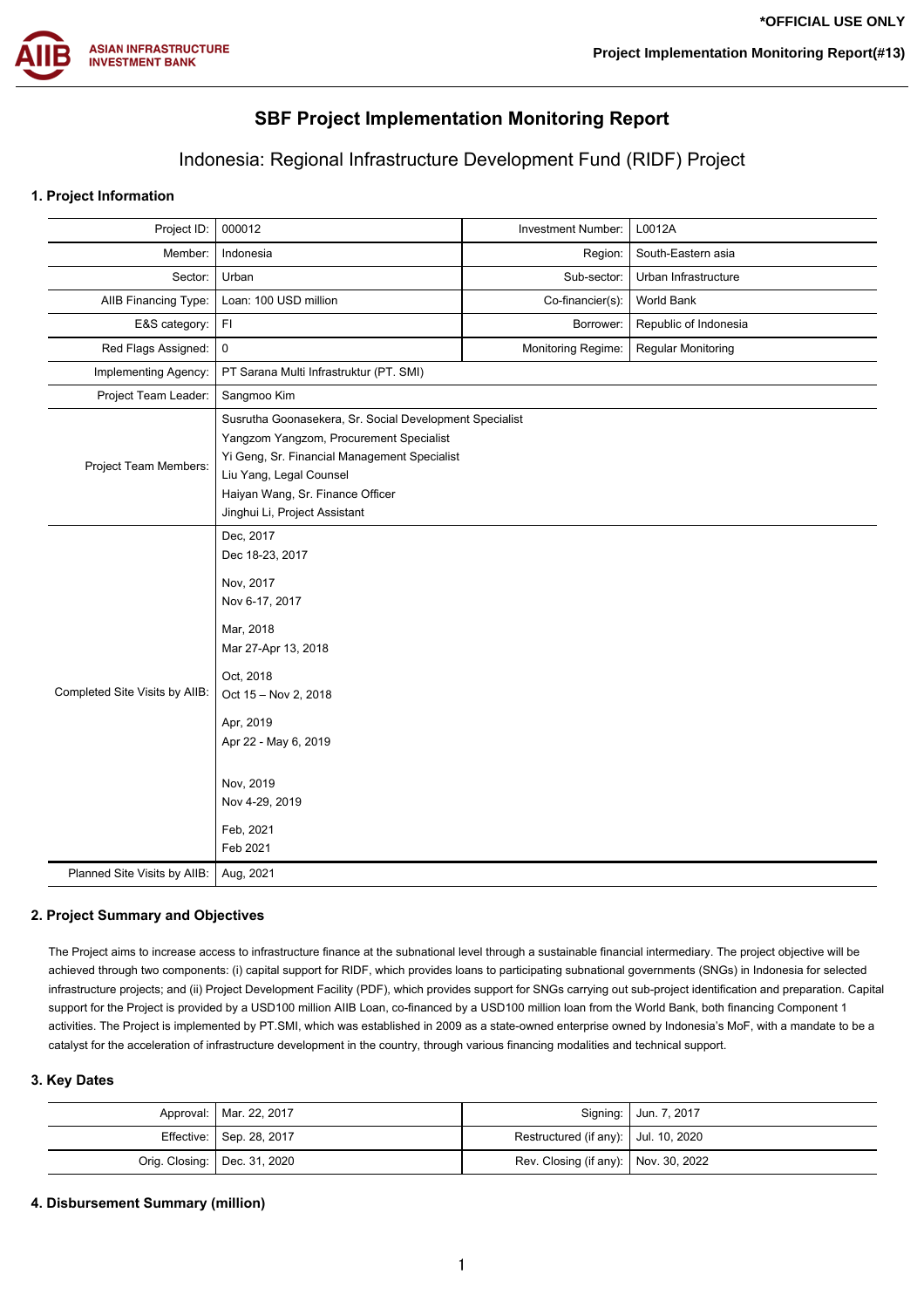**\*OFFICIAL USE ONLY**



| Currency: USD                |                                                                                                                      |  |
|------------------------------|----------------------------------------------------------------------------------------------------------------------|--|
| a) Committed: 100            | b) Cancellation (if any):                                                                                            |  |
| c) Disbursed: $ 38.2\rangle$ | d) Most recent disbursement: $\begin{bmatrix} 5.2, \text{Oct. 21, 2020} \\ 2.5, \text{ Oct. 21, 2020} \end{bmatrix}$ |  |
| e) Undisbursed:   61.8       | f) Disbursement Ratio(%) <sup>1</sup> : $ 38.2 $                                                                     |  |

1 Disbursement Ratio is defined as the volume (i.e. the dollar amount) of total disbursed amount as a percentage of the net committed volume, i.e.,  $f = c / (a - b)$ 

### **5. Project Implementation Update**

The project has made steady progress towards achievement of its project objectives, including: (i) improving the policy and regulatory agenda; (ii) building capacity and systems through the delivery of trainings and guidance notes; and (iii) service delivery through the RIDF portfolio and pipeline. The COVID-19 Pandemic has had an impact on both fiscal and physical capacities of the sub-national governments (SNGs), including for project implementation.

The current RIDF portfolio includes eight sub-projects across seven SNGs worth IDR1,272.32 billion (USD90.24 million). Construction has been completed for the public market in Central Lombok, roads and public market in South Halmahera, the public market in Banjarbaru, and the general hospital and ophthalmology (eye) hospital in Manado, North Sulawesi. Construction works for the hospital in Tapin and Southeast Sulawesi are currently underway. There are currently three subprojects worth around IDR379.9 billion (approximately USD26.93 million) in the RIDF pipeline: City of Palopo (tourism market), City of Manado (public market), and the District of Kapuas (roads).

| <b>Components</b>                                        | <b>Physical Progress</b>                                             | <b>Environmental &amp; Social</b><br>Compliance          | <b>Procurement</b>                                                                                     |
|----------------------------------------------------------|----------------------------------------------------------------------|----------------------------------------------------------|--------------------------------------------------------------------------------------------------------|
| Component 1: Capital Support<br>for RIDF<br>(USD100 M)   | 6 sub-project (completed) and 2<br>sub-projects (under construction) | Extensive capacity-<br>building provided at SNG<br>level | Procurement process of 8 civil work packages<br>completed.                                             |
| Component 2: RIDF Project<br>Development Facility (PDF)* | 29 sub-projects prepared with PDF<br>support                         | n/a                                                      | 19 consulting services and individual consultants for FS,<br>DEDs and ESIAs awarded to support<br>SNGs |

#### Financial Management:

Overall FM performance rating is assessed as Satisfactory and the FM risk is Moderate. The latest IFR for the quarter ending on March 31, 2021 is acceptable to the Bank. 2021 Audit report with unmodified (clean) opinion has been timely received by the Bank.

#### **6. Status of the Grievance Redress Mechanism (GRM)**

GRMs have been set up at both PT.SMI and SNG levels. At the PT.SMI level, public can currently submit complaints through an email address, phone and/or fax number published on its website. The website functionality itself is also being expanded to receive and respond to complaints. PT.SMI has designated a focal point for complaints handling/managing with a Standard Operating Procedure (SOP). As of October 2020, PT.SMI has not received any complaints related to safeguards.

#### **7. Results Monitoring**

n/a

Baseline Year: Jan. 1, 2016 End Target Year: Dec. 31, 2022

#### Project Objective Indicators #1

Indicator 1: Number of sub-national governments receiving RIDF loans

| Year         | Target | Actual | Others, if any |
|--------------|--------|--------|----------------|
| Jan. 1, 2016 |        |        |                |
| Jan. 1, 2017 |        |        |                |
| Jan. 1, 2018 |        |        |                |
| Jan. 1, 2019 | 10     |        |                |
| Jan. 1, 2020 | 15     |        |                |
| Jan. 1, 2021 | 18     |        |                |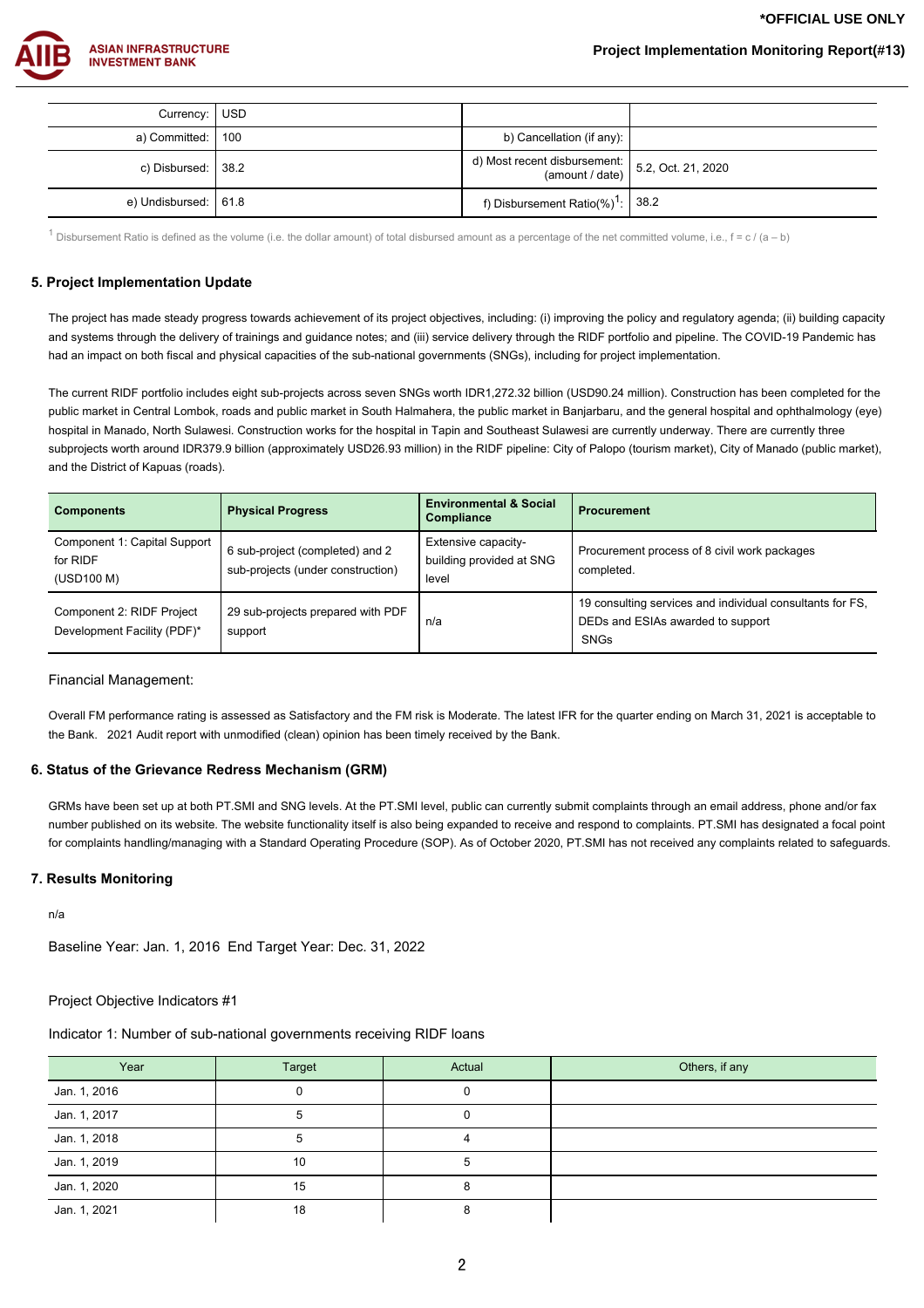**\*OFFICIAL USE ONLY**



# **Project Implementation Monitoring Report(#13)**

| 2022<br>or<br>van.<br>---- | oc<br>∠∪ |  |
|----------------------------|----------|--|

# Project Objective Indicators #2

# Indicator 2: Average loan size approved by RIDF (IDR bn)

| Year         | Target   | Actual | Others, if any |
|--------------|----------|--------|----------------|
| Jan. 1, 2016 | 0        | 0      |                |
| Jan. 1, 2017 | $>=100$  | 0      |                |
| Jan. 1, 2018 | $>=100$  | 118    |                |
| Jan. 1, 2019 | $>=120$  | 126    |                |
| Jan. 1, 2020 | $>=150$  | 159.1  |                |
| Jan. 1, 2021 | $>= 150$ | 159.2  |                |
| Jan. 1, 2022 | $>= 150$ | $\sim$ |                |

# Project Objective Indicators #3

# Indicator 3: Average tenor of loans approved by RIDF (years)

| Year         | Target | Actual | Others, if any |
|--------------|--------|--------|----------------|
| Jan. 1, 2016 | 0      | 0      |                |
| Jan. 1, 2017 | 5.0    | $\sim$ |                |
| Jan. 1, 2018 | 5.0    | 5.0    |                |
| Jan. 1, 2019 | 5.0    | 4.9    |                |
| Jan. 1, 2020 | 5.5    | 4.5    |                |
| Jan. 1, 2021 | 6.0    | 4.75   |                |
| Jan. 1, 2022 | 6.0    | $\sim$ |                |

# Project Objective Indicators #4

# Indicator 4: Number of SNGs receiving assistance through ERRC

| Year         | Target | Actual | Others, if any |
|--------------|--------|--------|----------------|
| Jan. 1, 2016 |        |        |                |
| Jan. 1, 2022 | 10     |        |                |

# Project Objective Indicators #5

# Indicator 5: Return on RIDF assets

| Year         | Target | Actual   | Others, if any |
|--------------|--------|----------|----------------|
| Jan. 1, 2016 | 0      | 0        |                |
| Jan. 1, 2017 | $>=1%$ | 0        |                |
| Jan. 1, 2018 | $>=1%$ | 0        |                |
| Jan. 1, 2019 | $>=1%$ | $\Omega$ |                |
| Jan. 1, 2020 | $>=1%$ | 0        |                |
| Jan. 1, 2021 | $>=1%$ | $\Omega$ |                |
| Jan. 1, 2022 | $>=1%$ |          |                |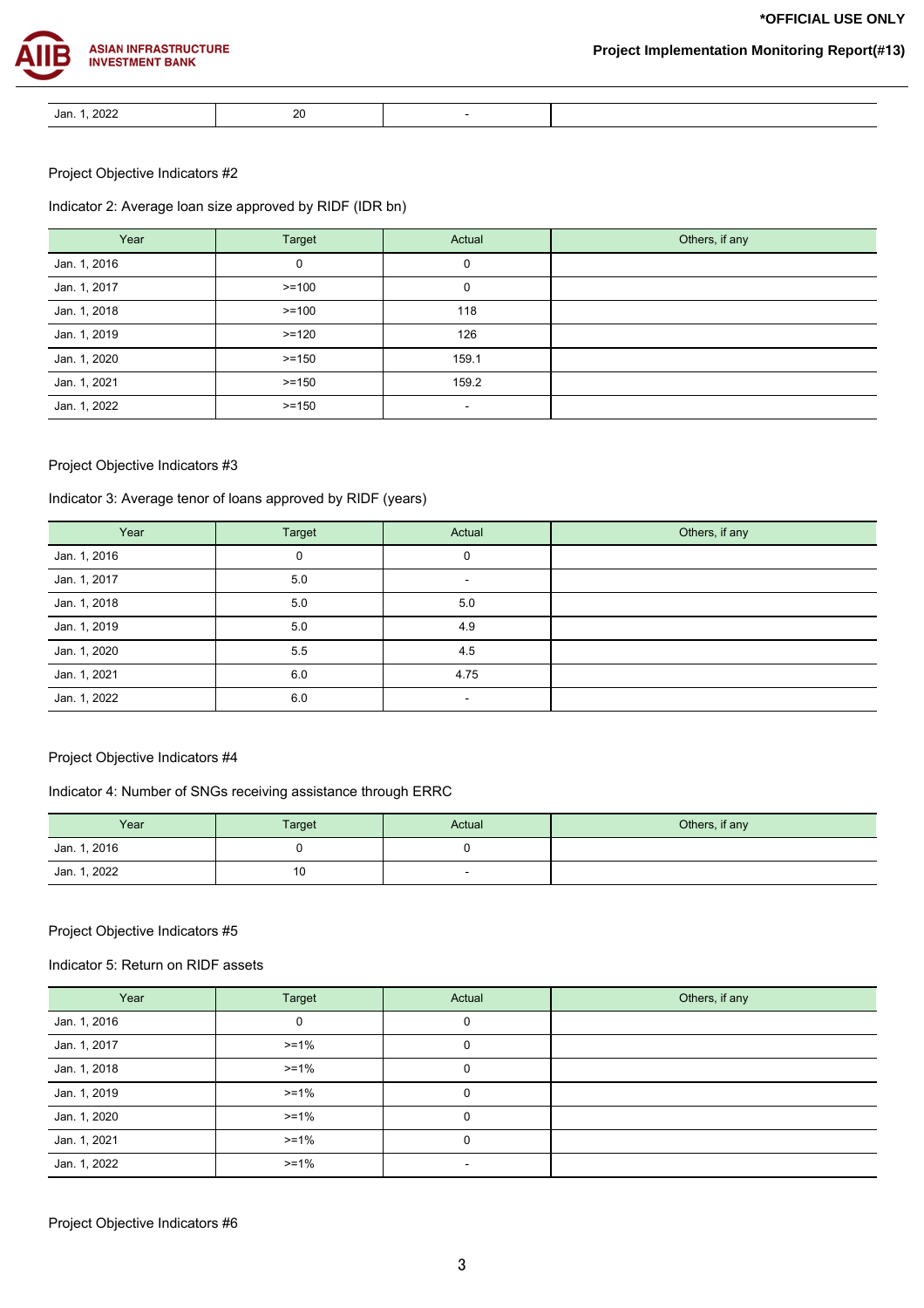

# Indicator 6: Non-performing loans

| Year         | Target  | Actual | Others, if any |
|--------------|---------|--------|----------------|
| Jan. 1, 2016 | 0       |        |                |
| Jan. 1, 2017 | $< 5\%$ |        |                |
| Jan. 1, 2018 | $< 5\%$ |        |                |
| Jan. 1, 2019 | $< 5\%$ |        |                |
| Jan. 1, 2020 | $< 5\%$ |        |                |
| Jan. 1, 2021 | $< 5\%$ |        |                |
| Jan. 1, 2022 | $< 5\%$ | ۰      |                |

# Project Objective Indicators #7

Indicator 7: Proportion of the total loan portfolio concentrated in a single sector

| Year         | Target       | Actual   | Others, if any |
|--------------|--------------|----------|----------------|
| Jan. 1, 2016 | 0            | $\Omega$ |                |
| Jan. 1, 2017 | $\leq$ = 50% | 0        |                |
| Jan. 1, 2018 | $<=45%$      | 61       |                |
| Jan. 1, 2019 | $<=45%$      | 43       |                |
| Jan. 1, 2020 | $\leq$ =40%  | 67       |                |
| Jan. 1, 2021 | $\leq$ =40%  | 50       |                |
| Jan. 1, 2022 | $\leq$ =40%  | ۰        |                |

# Project Objective Indicators #8

Indicator 8: Number of SNGs receiving capacity building training

| Year         | Target | Actual | Others, if any |
|--------------|--------|--------|----------------|
| Jan. 1, 2016 | 50     |        |                |
| Jan. 1, 2020 | 50     | 50     |                |
| Jan. 1, 2021 | 50     | 85     |                |
| Jan. 1, 2022 | 75     | $\sim$ |                |

# Intermediate Result Indicators #1

Indicator 1: Amount of capital raised (USD million)

| Year         | Target | Actual | Others, if any |
|--------------|--------|--------|----------------|
| Jan. 1, 2016 | 0      | 0      |                |
| Jan. 1, 2017 | 50     |        |                |
| Jan. 1, 2018 | 50     | 39.2   |                |
| Jan. 1, 2019 | 100    | 52.5   |                |
| Jan. 1, 2020 | 150    | 128.8  |                |
| Jan. 1, 2021 | 200    | 234.6  |                |
| Jan. 1, 2022 | 200    | $\sim$ |                |

Intermediate Result Indicators #2

Indicator 2: Number of sub-project loans appraised